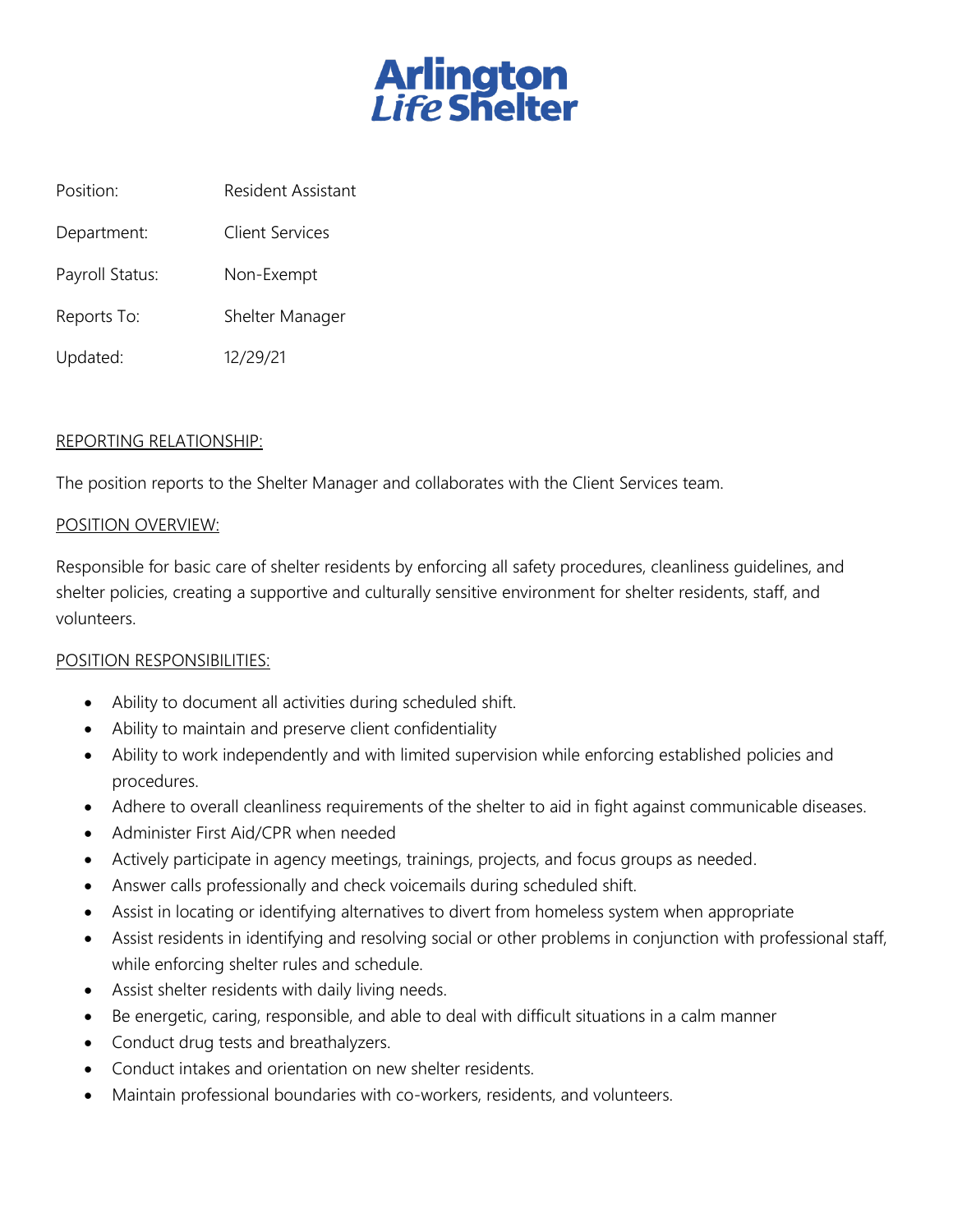- Maintain active safety practices of the shelter by monitoring security cameras, screening residents' belongings, and adhering to fire and health standards to ensure a protected environment for staff and residents.
- Must be able to relate to a diverse population with courtesy and respectfulness
- Provide referrals to households who are at imminent risk of homelessness
- Utilize diversion skills with households at the front door of homelessness
- Other Duties: In accordance with the team philosophy of the agency, will routinely be required to carry out or assist with other tasks in addition to the activities listed above, as assigned by supervisor. Must act in accordance with the agency's mission statement and goals.

SUPERVISORY RESPONSIBILITIES: May occasionally require supervision of volunteers.

EDUCATION: High School Diploma/GED, college degree or other relevant experience.

CERTIFICATES, LICENSES, REGISTRATIONS: CPR, First Aid, and Food Handlers certification within 30 days of employment.

QUALIFICATIONS: To perform this job successfully, an individual must be able to perform each individual duty satisfactorily. The requirements listed are representative of the knowledge, skill and/or ability required. Reasonable accommodations may be made to individuals with disabilities to perform the essential functions.

PHYSICAL EFFORTS: The physical demands here are representative of those that must be met by an employee to successfully perform the essential functions of this job. Reasonable accommodations may be made to enable individuals with disabilities to perform the essential functions. Employee must be able to use the telephone, computer, and copier.

Frequent standing, walking, stooping, lifting, up to 50 pounds. Employee is expected to be on his/her feet 75 percent of the time.

COMMUNICATION: Ability to read and comprehend simple instructions in English, short correspondence, and memos. Must be able to write simple correspondence. Must be able to effectively present information in one-onone and small group situations with volunteers, clients, and co-workers. Must be able to effectively relay information in the communication logbook.

REASONING ABILITY: Ability to solve practical problems and deal with a variety of concrete variables in situations where only limited standardization exists. Competent in conflict resolution and de-escalation. Ability to interpret a variety of instructions furnished in written, oral, diagram, and schedule form.

WORK ENVIRONMENT: The work environment characteristics described here are representative of those an employee encounters while performing the essential functions of this job. Reasonable accommodations may be made to enable individuals with disabilities to perform the essential functions.

The noise level in the work environment is usually moderate to high.

TRAVEL REQUIREMENT: Limited travel to meetings off-site required or other shelter/client related functions.

SCHEDULE: Must be able to work flexible schedules during evenings, weekends, overnight, and holidays. (8a – 4p;  $12p - 8p$ ;  $4p -$  midnight and midnight – 8am).